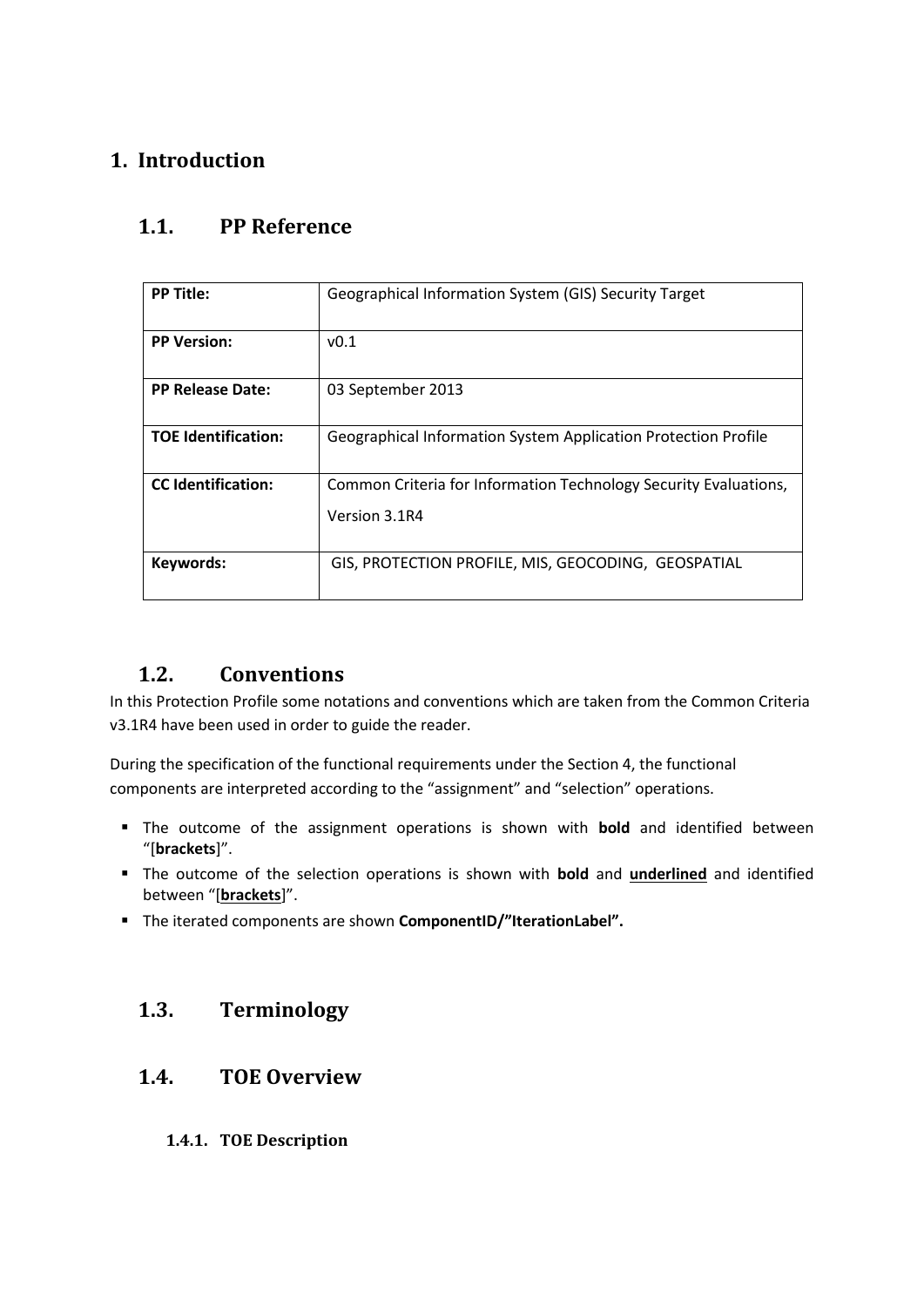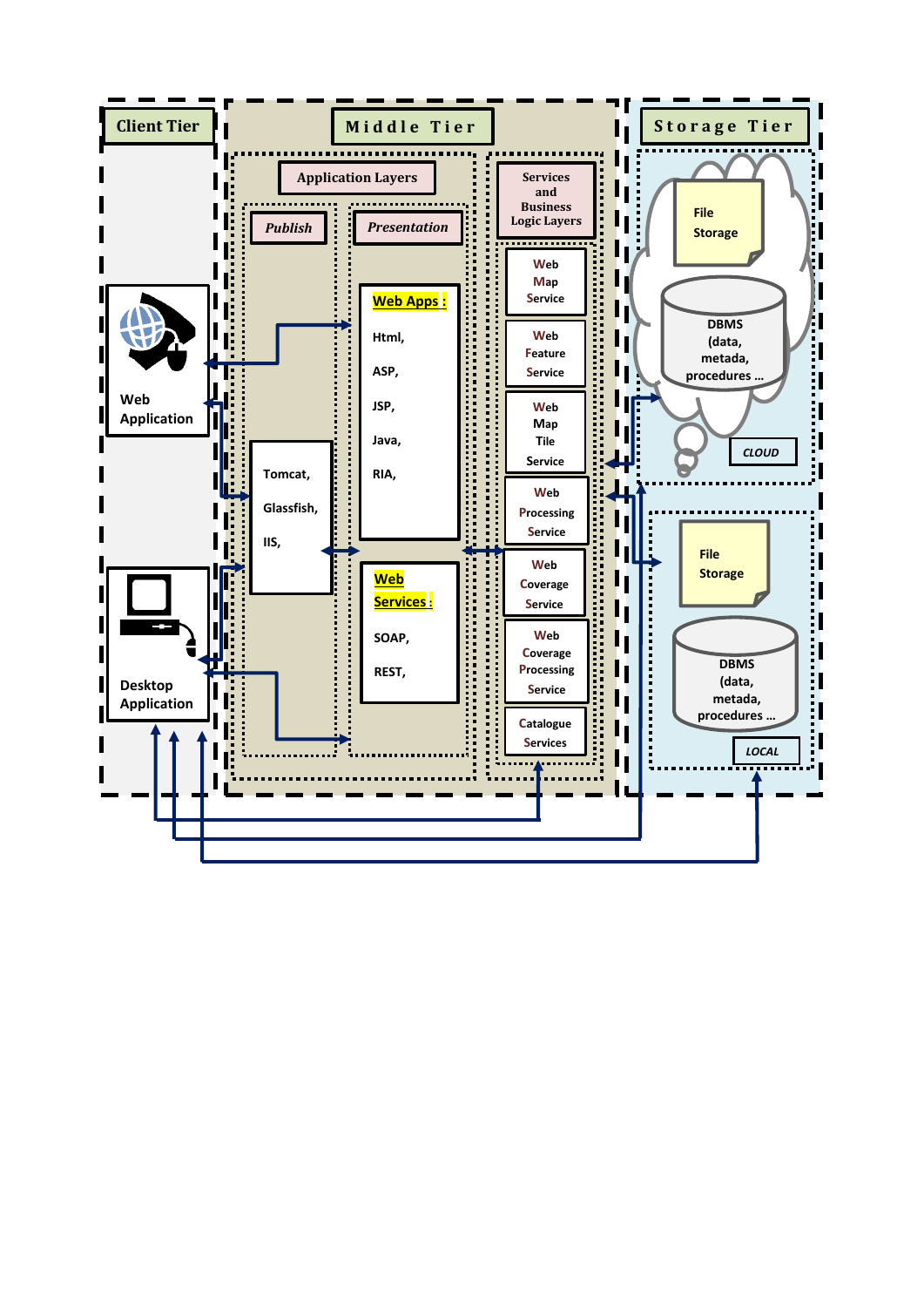### **1.4.2. Usage and Major Security Features**

The following features are the major security functionality of the TOE;

**Audit:** TOE will generate audit logs in order to provide accountability for the administrators and system users. The assigned roles have the capability to review the audit logs.

**Identification and Authentication:** TOE will sucessfully identify and authenticate its users.

**Data Protection:** TOE provides confidentiality and integrity of user and TSF data during import/export of data to the or from third parties.

**Security Management:** TOE will manage the security attributes and user roles.

### **1.4.3. TOE Type**

TOE is a software solution which provides GIS services to third party IT solutions and/or users.

### **1.4.4. Non-TOE Hardware/Software/Firmware**

| # | <b>Requirements</b> | <b>Descriptions</b> | <b>Version &amp; Specifications</b> |
|---|---------------------|---------------------|-------------------------------------|
|   | Hardware            |                     |                                     |
| ำ | Software            |                     |                                     |

# **2. Conformance Claims**

# **2.1. CC Conformance Claim**

The Protection Profile is based upon

- Common Criteria for Information Technology Security Evaluation, Part 1: Introduction and General Model; Version 3.1, Revision 4, CCMB-2012-09-001, [1]
- Common Criteria for Information Technology Security Evaluation, Part 2: Security Functional Components; Version 3.1, Revision 2, CCMB-2012-09-002, [2]
- Common Criteria for Information Technology Security Evaluation, Part 3: Security Assurance Components; Version 3.1, Revision 2, CCMB-2012-09-003, [3]

referenced hereafter as [CC].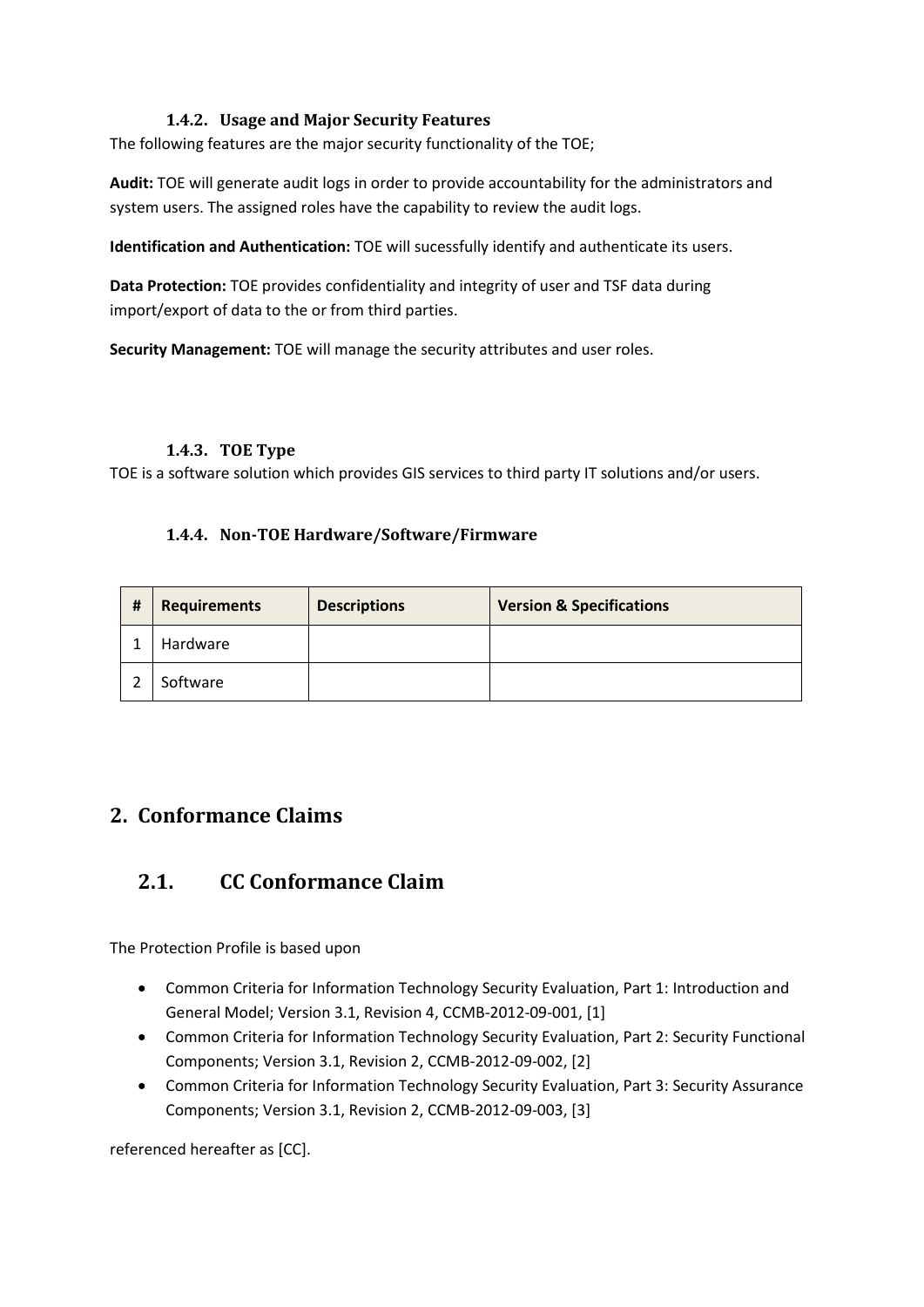### **2.2. PP Claim**

This Protection Profile claims the following CC conformance:

- part 2 conformant
- part 3 conformant
- evaluation assurance level (EAL) 3

# **2.3. Conformance Rationale**

EAL3 is accepted as the highest required assurance level according to the sensitivity of the operational environment and the data protected by the TOE.

# **2.4. Conformance Statement**

Security targets or other PPs wishing to claim conformance to this PP can do so as;

"Strict PP conformance. Demonstrable PP conformance is not allowed for this PP"

# **3. Security Problem Definition**

# **3.1. Threats**

**T.Accountability**: Administrators may not held accountable for their actions.

**T.Masquerade:** An unauthorized user, process or external IT entity may masquerade as an authorized entity to gain access to data or TOE resources.

**T.Confidentiality:** An unauthorized external IT entity may access TSF Data by intercepting it while it is in transmitted accross a network.

# **3.2. Organizational Security Policies**

None.

# **3.3. Assumptions**

**A.Manage:** There will be one or more competent employees assigned to manage the TOE and the securtiy of the information.

**A.Time:** The environment will provide a reliable time stamp for use by the TOE.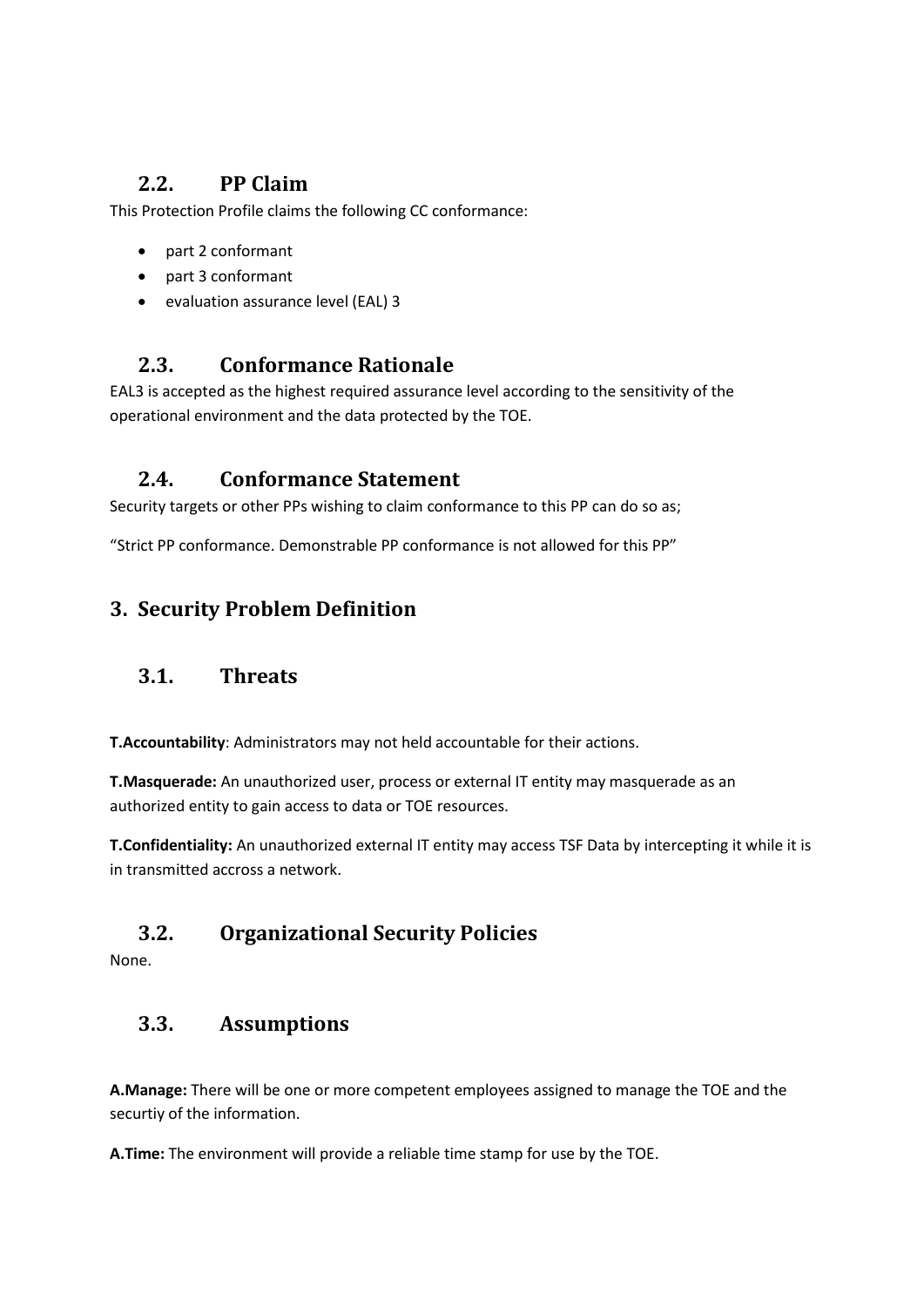**A.Physical:** The TOE will be located within controlled access facilities which will prevent unauthorized physical access.

**A.Access:** An access control mechanism will be provided by the environment to support identification and authentication of administrative and user accounts.

# **4. Security Objectives**

# **4.1. Security Objectives for the TOE**

**O.Admin Authentication**: TOE will verify the claimed identity of administrators

**O.Admin Identification**: TOE will uniquely identify administrators

**O.Audit**: TOE will provide the capability to create audit records of security relevant events associated with users and allow capability to review audit information.

**O.Manage**: TOE will allow administrators to effectively manage the TOE and its security functions and must ensure that only authorized administrators are able to access such functionality.

**O.Data Protection**: TOE will protect the confidentiality and integrity of TSF data during transmission to other trusted IT entities.

# **4.2. Security Objectives for the Operational Environment**

**OE.Time:** The environment will provide reliable time stamps for use by the TOE.

**OE.PhysicalProtection:** The TOE will be located within controlled access facilities.

**OE.Manage:** Competent employees will be assigned to manage TOE and the security of the information it contains.

# **4.3. Security Objectives Rationale**

# **5. Extended Components Definition**

There is not any extended components definition within this Protection Profile.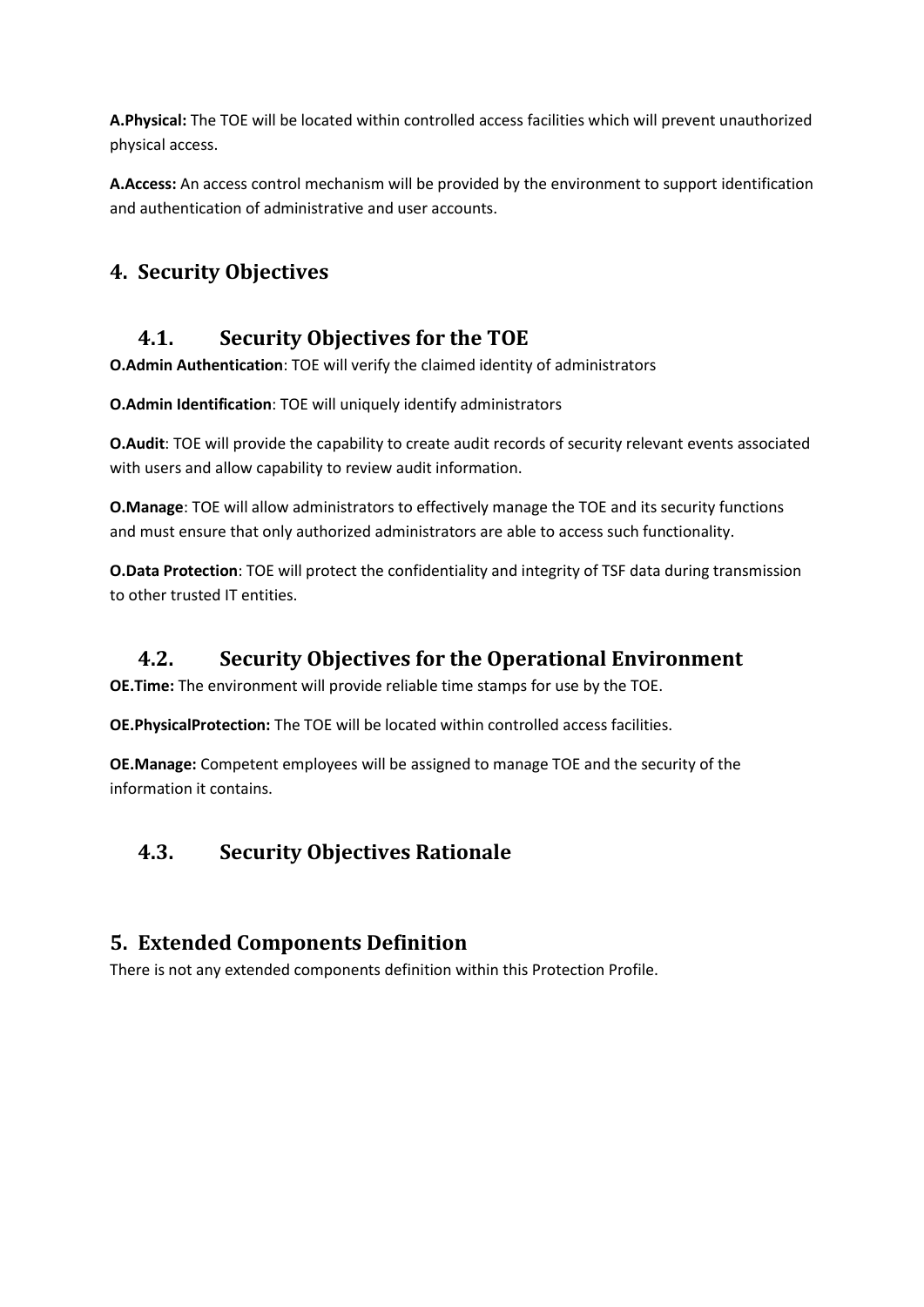### **6. Security Requirements**

### **6.1. Security Functional Requirements**

### **6.1.1. FAU\_GEN.1 Audit Data Generation**

**FAU\_GEN.1.1** The TSF shall be able to generate an audit record of the following auditable events:

a) Start-up and shutdown of the audit functions;

b) All auditable events for the [**minimum**] level of audit; and

c) [assignment: other specifically defined auditable events].

**FAU GEN.1.2** The TSF shall record within each audit record at least the following information:

a) Date and time of the event, type of event, subject identity (if applicable), and the outcome (success or failure) of the event; and

b) For each audit event type, based on the auditable event definitions of the functional components included in the PP/ST,[assignment: other audit relevant information].

### **6.1.2. FAU\_GEN.1 User Identity Association**

**FAU\_GEN.2.1** For audit events resulting from actions of identified users, the TSF shall be able to associate each auditable event with the identity of the user that caused the event.

### **6.1.3. FAU\_SAR.1 Audit Review**

**FAU\_SAR.1.1** The TSF shall provide [assignment: authorised users] with the capability to read [assignment: list of audit information] from the audit records.

**FAU\_SAR.1.2** The TSF shall provide the audit records in a manner suitable for the user to interpret the information.

### **6.1.4. FAU\_SAR.3 Selectable audit review**

FAU SAR.3.1 The TSF shall provide the ability to apply [assignment: methods of selection and/or ordering] of audit data based on [assignment: criteria with logical relations].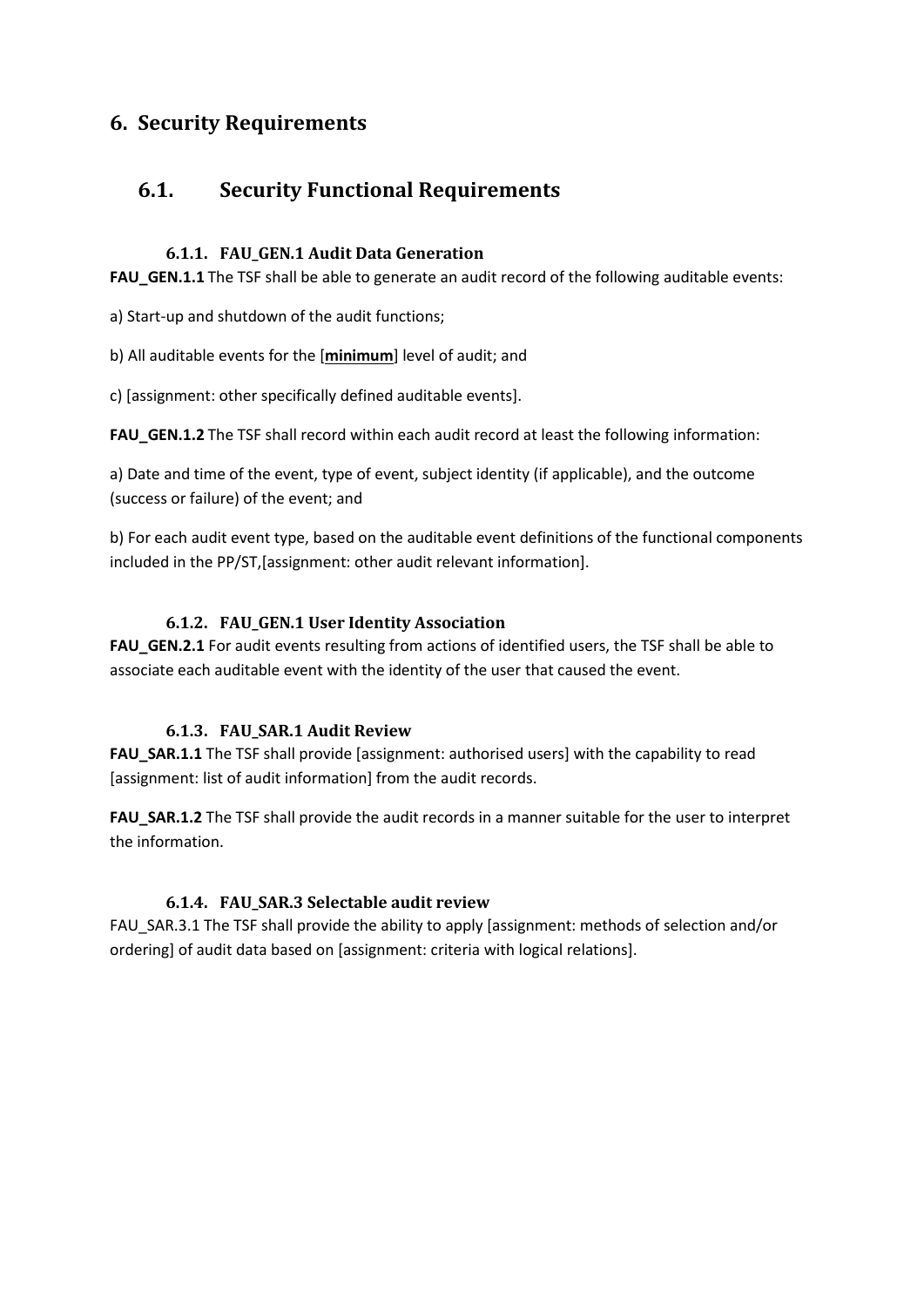#### **6.1.5. FCS\_COP**

#### **6.1.6. FCS\_CKM**

#### **6.1.7. FDP\_IFC.1 Subset information flow control**

**FDP\_IFC.1.1** The TSF shall enforce the [assignment: information flow control SFP] on [assignment: list] of subjects, information, and operations that cause controlled information to flow to and from controlled subjects covered by the SFP].

### **6.1.8. FDP\_IFF.1 Simple security attributes**

**FDP\_IFF.1.1** The TSF shall enforce the [assignment: information flow control SFP] based on the following types of subject and information security attributes: [assignment: list of subjects and information controlled under the indicated SFP, and for each, the security attributes].

**FDP\_IFF.1.2** The TSF shall permit an information flow between a controlled subject and controlled information via a controlled operation if the following rules hold: [assignment: for each operation, the security attribute-based relationship that must hold between subject and information security attributes].

**FDP\_IFF.1.3** The TSF shall enforce the [assignment: additional information flow control SFP rules].

**FDP\_IFF.1.4** The TSF shall explicitly authorise an information flow based on the following rules: [assignment: rules, based on security attributes, that explicitly authorise information flows].

**FDP\_IFF.1.5** The TSF shall explicitly deny an information flow based on the following rules: [assignment: rules, based on security attributes, that explicitly deny information flows].

### **6.1.9. FDP\_ITC.2 Import of User Data with Security Attributes**

**FDP\_ITC.2.1** The TSF shall enforce the [assignment: access control SFP(s) and/or information flow control SFP(s)] when importing user data, controlled under the SFP, from outside of the TOE.

**FDP\_ITC.2.2** The TSF shall use the security attributes associated with the imported user data.

**FDP\_ITC.2.3** The TSF shall ensure that the protocol used provides for the unambiguous association between the security attributes and the user data received.

**FDP\_ITC.2.4** The TSF shall ensure that interpretation of the security attributes of the imported user data is as intended by the source of the user data.

**FDP\_ITC.2.5** The TSF shall enforce the following rules when importing user data controlled under the SFP from outside the TOE: [assignment: additional importation control rules].

### **6.1.10.FDP\_ETC.2 Export of User Data with Security Attributes**

**FDP\_ETC.2.1** The TSF shall enforce the [assignment: access control SFP(s) and/or information flow control SFP(s)] when exporting user data, controlledunder the SFP(s), outside of the TOE.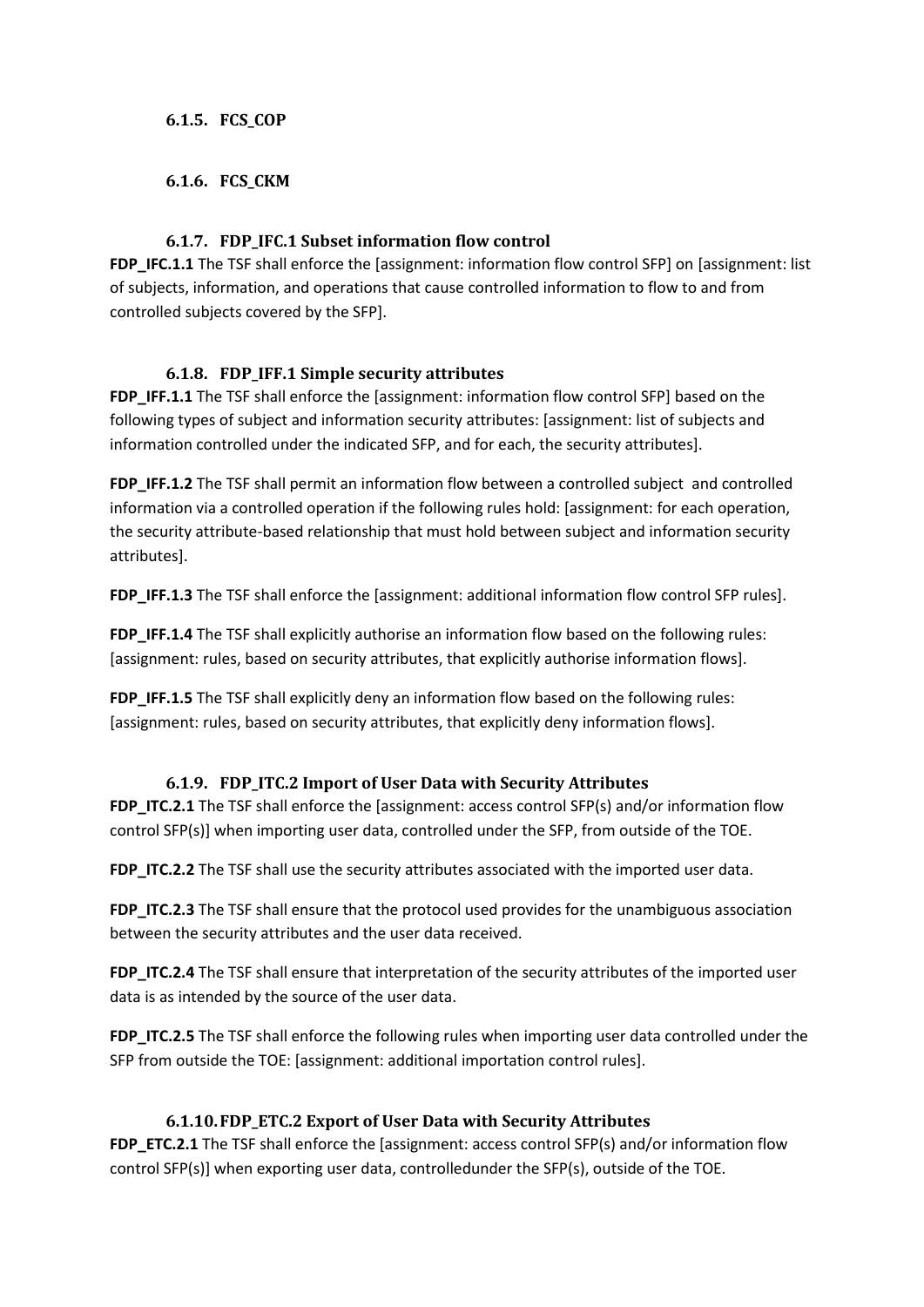**FDP\_ETC.2.2** The TSF shall export the user data with the user data's associated security attributes.

**FDP\_ETC.2.3** The TSF shall ensure that the security attributes, when exported outside the TOE, are unambiguously associated with the exported user data.

**FDP\_ETC.2.4** The TSF shall enforce the following rules when user data is exported from the TOE: [assignment: additional exportation control rules].

#### **6.1.11.FIA\_ATD.1 User attribute Definition**

**FIA\_ATD.1.1** The TSF shall maintain the following list of security attributes belonging to individual users: [assignment: list of security attributes].

#### **6.1.12.FIA\_SOS.1 Verification of Secrets**

**FIA\_SOS.1.1** The TSF shall provide a mechanism to verify that secrets meet [assignment: a defined quality metric].

#### **6.1.13.FIA\_UAU.1 Timing of Authentication**

**FIA\_UAU.1.1** The TSF shall allow [assignment: list of TSF mediated actions] on behalf of the user to be performed before the user is authenticated.

**FIA\_UAU.1.2** The TSF shall require each user to be successfully authenticated before allowing any other TSF-mediated actions on behalf of that user.

#### **6.1.14.FIA\_UID.1 Timing of Identification**

**FIA\_UID.1.1** The TSF shall allow [assignment: list of TSF-mediated actions] on behalf of the user to be performed before the user is identified.

**FIA\_UID.1.2** The TSF shall require each user to be successfully identified before allowing any other TSF-mediated actions on behalf of that user.

#### **6.1.15.FMT\_MOF.1 Management of Security Functions Behaviour**

**FMT\_MOF.1.1** The TSF shall restrict the ability to [selection: determine the behaviour of, disable, enable, modify the behaviour of] the functions [assignment: list of functions] to [assignment: the authorised identified roles].

#### **6.1.16.FMT\_MSA.1 Management of Security Attributes**

**FMT\_MSA.1.1** The TSF shall enforce the [assignment: access control SFP(s), information flow control SFP(s)] to restrict the ability to [selection: change\_default, query, modify, delete, [assignment: other operations]] the security attributes [assignment: list of security attributes] to [assignment: the authorised identified roles].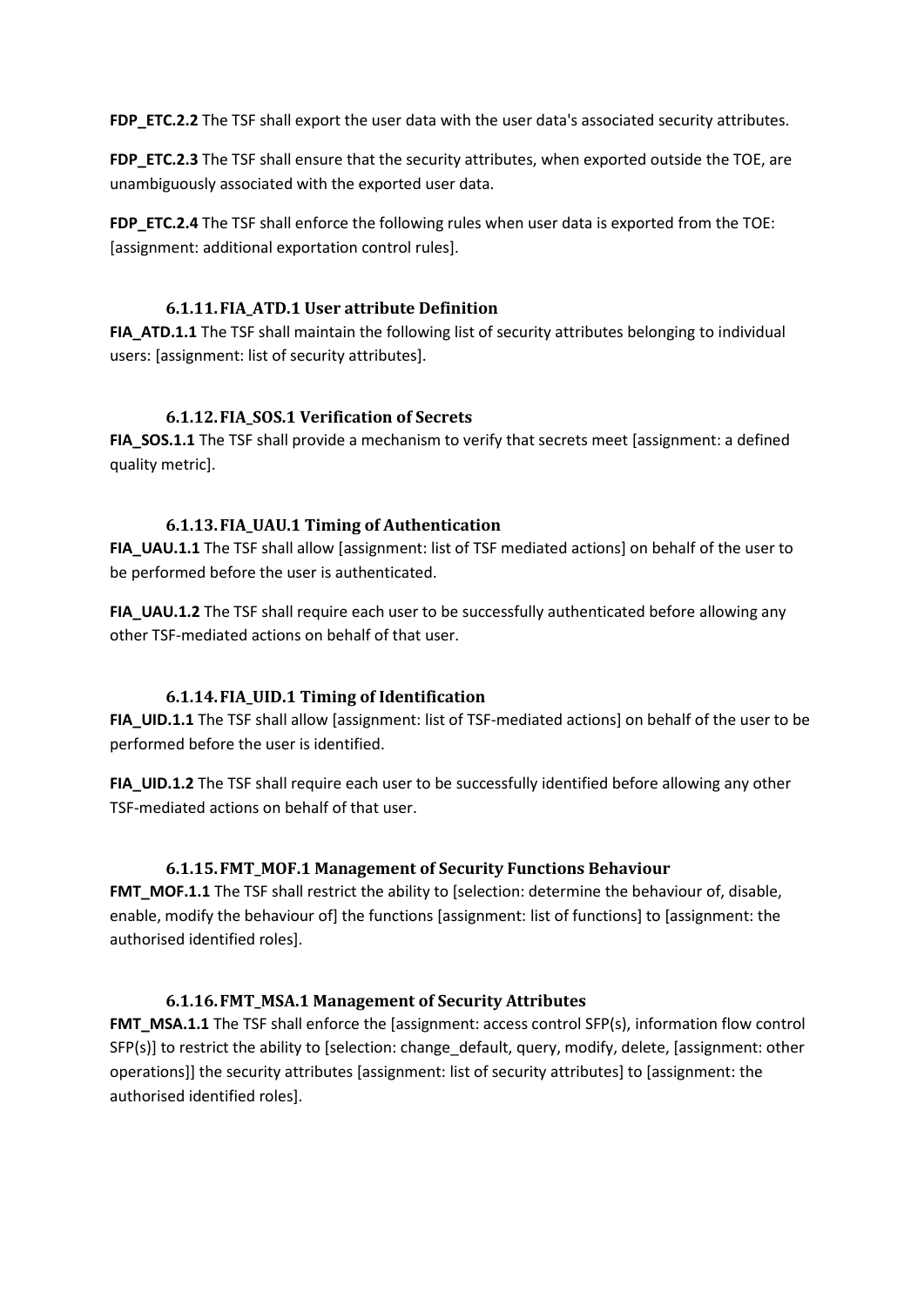#### **6.1.17.FMT\_MSA.3 Static Attribute Initialization**

**FMT\_MSA.3.1** The TSF shall enforce the [assignment: access control SFP, information flow control SFP] to provide [selection, choose one of: restrictive, permissive, [assignment: other property]] default values for security attributes that are used to enforce the SFP.

**FMT\_MSA.3.2** The TSF shall allow the [assignment: the authorised identified roles] to specify alternative initial values to override the default values when an object or information is created.

### **6.1.18.FMT\_MTD.1 Management of TSF Data**

**FMT\_MTD.1.1** The TSF shall restrict the ability to [selection: change default, query, modify, delete, clear, [assignment: other operations]] the [assignment: list of TSF data] to [assignment: the authorised identified roles].

### **6.1.19.FMT\_SMF.1 Specification of Management Functions**

**FMT\_SMF.1.1** The TSF shall be capable of performing the following management functions: [assignment: list of management functions to be provided by the TSF].

### **6.1.20.FMT\_SMR.1 Security Roles**

**FMT\_SMR.1.1** The TSF shall maintain the roles [assignment: the authorised identified roles].

**FMT\_SMR.1.2** The TSF shall be able to associate users with roles.

# **6.2. Security Assurance Requirements**

| <b>Assurance Class</b>            | <b>Assurance Component</b>                                 |
|-----------------------------------|------------------------------------------------------------|
|                                   | ADV ARC.1 - Security architecture description              |
| ADV: Development                  | ADV FSP.3 – Functional Specification with complete summary |
|                                   | ADV TDS.2 - Architectural Design                           |
| AGD: Guidance<br><b>Documents</b> | AGD OPE.1 - Operational user guidance                      |
|                                   | AGD PRE.1 - Preparative procedures                         |
|                                   | ALC CMC.3 - Authorization controls                         |
| ALC: Life-cycle                   | ALC CMS.3-Implementation representation CM coverage        |
| Support                           | ALC DEL.1 - Delivery procedures                            |
|                                   | ALC_DVS.1 – Identification of security measures            |